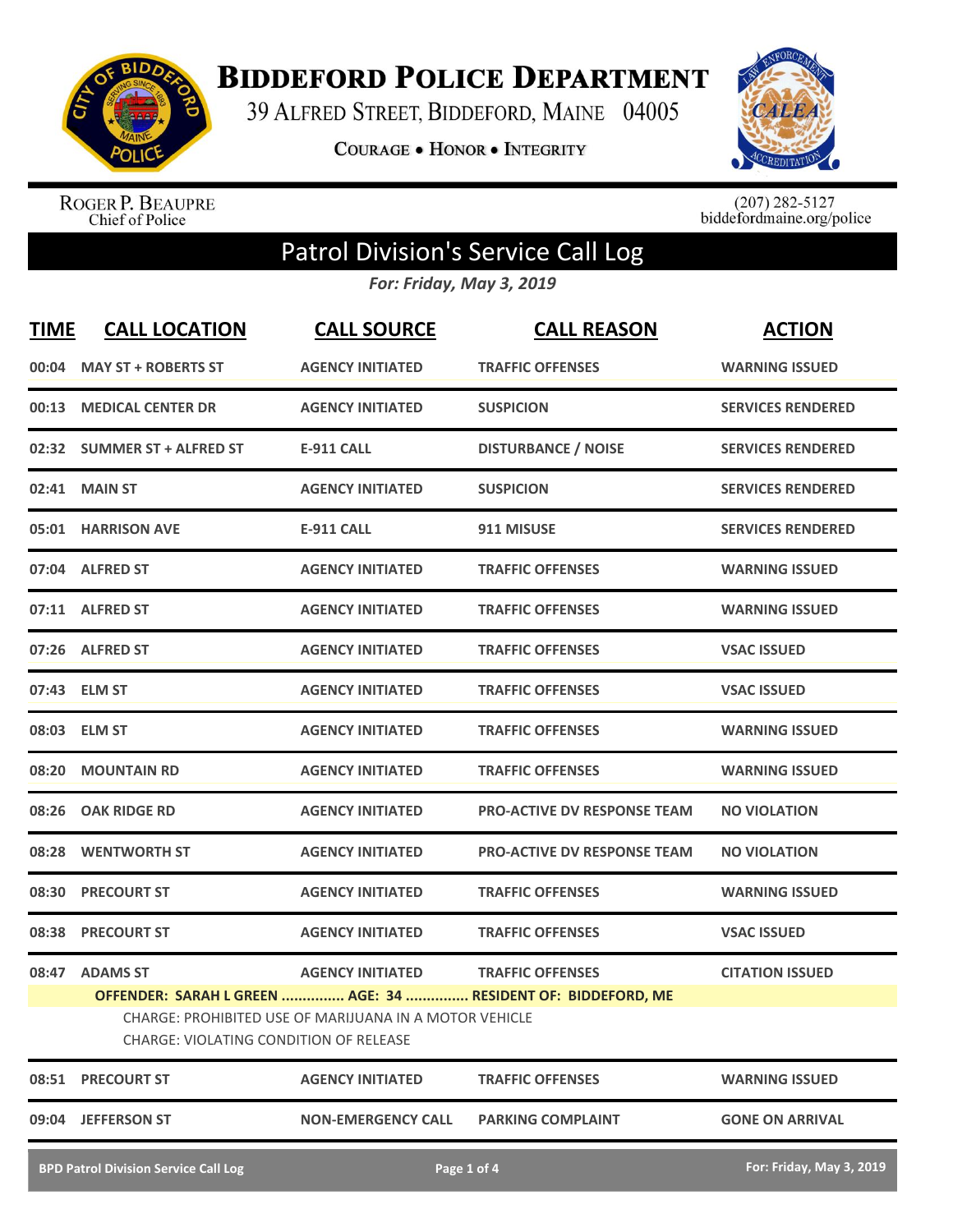| <b>TIME</b> | <b>CALL LOCATION</b>                                                                                                                                                                                                                                                                                                                                         | <b>CALL SOURCE</b>        | <b>CALL REASON</b>                                                                                    | <b>ACTION</b>                |  |  |
|-------------|--------------------------------------------------------------------------------------------------------------------------------------------------------------------------------------------------------------------------------------------------------------------------------------------------------------------------------------------------------------|---------------------------|-------------------------------------------------------------------------------------------------------|------------------------------|--|--|
| 09:05       | <b>GRAHAM ST</b>                                                                                                                                                                                                                                                                                                                                             | <b>AGENCY INITIATED</b>   | <b>TRAFFIC OFFENSES</b>                                                                               | <b>VSAC ISSUED</b>           |  |  |
| 09:17       | <b>JEFFERSON ST</b>                                                                                                                                                                                                                                                                                                                                          | <b>NON-EMERGENCY CALL</b> | <b>PARKING COMPLAINT</b>                                                                              | <b>NO VIOLATION</b>          |  |  |
| 09:26       | <b>BRADBURY ST + CUTTS ST</b>                                                                                                                                                                                                                                                                                                                                | <b>NON-EMERGENCY CALL</b> | <b>JUVENILE OFFENSES</b>                                                                              | <b>SERVICES RENDERED</b>     |  |  |
|             | 09:43 ALFRED ST<br><b>NON-EMERGENCY CALL</b><br><b>PAPERWORK</b><br><b>SERVICES RENDERED</b><br>OFFENDER: CHARLES NORMAN CARTER  AGE: 52  RESIDENT OF: BASS HARBOR, ME<br><b>CHARGE: VIOLATING PROTECTION FROM ABUSE ORDER</b><br>OFFENDER: KELSEY RENEE-RACHEL STEVENS  AGE: 25  RESIDENT OF: BIDDEFORD, ME<br>CHARGE: DOMESTIC VIOLENCE ASSAULT, PRIORS DV |                           |                                                                                                       |                              |  |  |
| 09:46       | <b>MIDDLE ST</b>                                                                                                                                                                                                                                                                                                                                             | <b>E-911 CALL</b>         | <b>DOMESTIC COMPLAINTS</b>                                                                            | <b>REPORT TAKEN</b>          |  |  |
|             | 09:47 SACO FALLS WAY                                                                                                                                                                                                                                                                                                                                         | <b>WALK-IN AT STATION</b> | <b>HARASSMENT</b>                                                                                     | <b>REPORT TAKEN</b>          |  |  |
|             | 09:59 ALFRED ST                                                                                                                                                                                                                                                                                                                                              | <b>AGENCY INITIATED</b>   | <b>DRUG BOX</b>                                                                                       | <b>SERVICES RENDERED</b>     |  |  |
|             | 10:01 GRAHAM ST                                                                                                                                                                                                                                                                                                                                              | <b>NON-EMERGENCY CALL</b> | <b>DOMESTIC COMPLAINTS</b>                                                                            | <b>REPORT TAKEN</b>          |  |  |
| 10:09       | <b>KING ST</b>                                                                                                                                                                                                                                                                                                                                               | <b>E-911 CALL</b>         | <b>DOMESTIC COMPLAINTS</b>                                                                            | <b>REPORT TAKEN</b>          |  |  |
|             | 10:28 PIKE ST + WATER ST                                                                                                                                                                                                                                                                                                                                     | <b>NON-EMERGENCY CALL</b> | <b>SUSPICION</b>                                                                                      | <b>GONE ON ARRIVAL</b>       |  |  |
|             | 10:40 WESTWOOD DR                                                                                                                                                                                                                                                                                                                                            | <b>AGENCY INITIATED</b>   | <b>PRO-ACTIVE DV RESPONSE TEAM</b>                                                                    | <b>NEGATIVE CONTACT</b>      |  |  |
|             | 10:47 HILL ST                                                                                                                                                                                                                                                                                                                                                | <b>NON-EMERGENCY CALL</b> | <b>JUVENILE OFFENSES</b>                                                                              | <b>SERVICES RENDERED</b>     |  |  |
|             | 10:59 EASTVIEW CT                                                                                                                                                                                                                                                                                                                                            | <b>AGENCY INITIATED</b>   | <b>PAPERWORK</b>                                                                                      | <b>PAPERWORK SERVED</b>      |  |  |
|             | 11:03 ELM ST                                                                                                                                                                                                                                                                                                                                                 | <b>NON-EMERGENCY CALL</b> | <b>TRESPASSING</b>                                                                                    | <b>FIELD INTERVIEW</b>       |  |  |
|             | 11:05 MARINER WAY                                                                                                                                                                                                                                                                                                                                            | <b>AGENCY INITIATED</b>   | <b>PARKING COMPLAINT</b>                                                                              | <b>PARKING TICKET ISSUED</b> |  |  |
|             | 11:21 HILL ST                                                                                                                                                                                                                                                                                                                                                | <b>AGENCY INITIATED</b>   | <b>PAPERWORK</b>                                                                                      | <b>PAPERWORK NOT SERVED</b>  |  |  |
|             | 11:25 WASHINGTON ST                                                                                                                                                                                                                                                                                                                                          | <b>NON-EMERGENCY CALL</b> | <b>ALL OTHER</b>                                                                                      | <b>SERVICES RENDERED</b>     |  |  |
|             | <b>11:47 HILL ST</b>                                                                                                                                                                                                                                                                                                                                         | <b>AGENCY INITIATED</b>   | <b>TRAFFIC OFFENSES</b>                                                                               | <b>VSAC ISSUED</b>           |  |  |
|             | 11:55 CATHEDRAL OAKS DR                                                                                                                                                                                                                                                                                                                                      | <b>NON-EMERGENCY CALL</b> | <b>SUSPICION</b>                                                                                      | <b>SERVICES RENDERED</b>     |  |  |
|             | 12:10 MAY ST                                                                                                                                                                                                                                                                                                                                                 | <b>AGENCY INITIATED</b>   | <b>TRAFFIC OFFENSES</b>                                                                               | <b>VSAC ISSUED</b>           |  |  |
|             | 12:37 ELM ST<br>CHARGE: OUI (ALCOHOL)                                                                                                                                                                                                                                                                                                                        | <b>E-911 CALL</b>         | <b>OPER. UNDER INFLUENCE CRASH</b><br>OFFENDER: MICHELLE F MORIN  AGE: 53  RESIDENT OF: BIDDEFORD, ME | <b>ARREST(S) MADE</b>        |  |  |
|             | 13:13 BRACKETT ST                                                                                                                                                                                                                                                                                                                                            | <b>AGENCY INITIATED</b>   | <b>PAPERWORK</b>                                                                                      | <b>PAPERWORK NOT SERVED</b>  |  |  |
|             | 13:15 LAMBERT ST                                                                                                                                                                                                                                                                                                                                             | <b>WALK-IN AT STATION</b> | <b>SUSPICION</b>                                                                                      | <b>SERVICES RENDERED</b>     |  |  |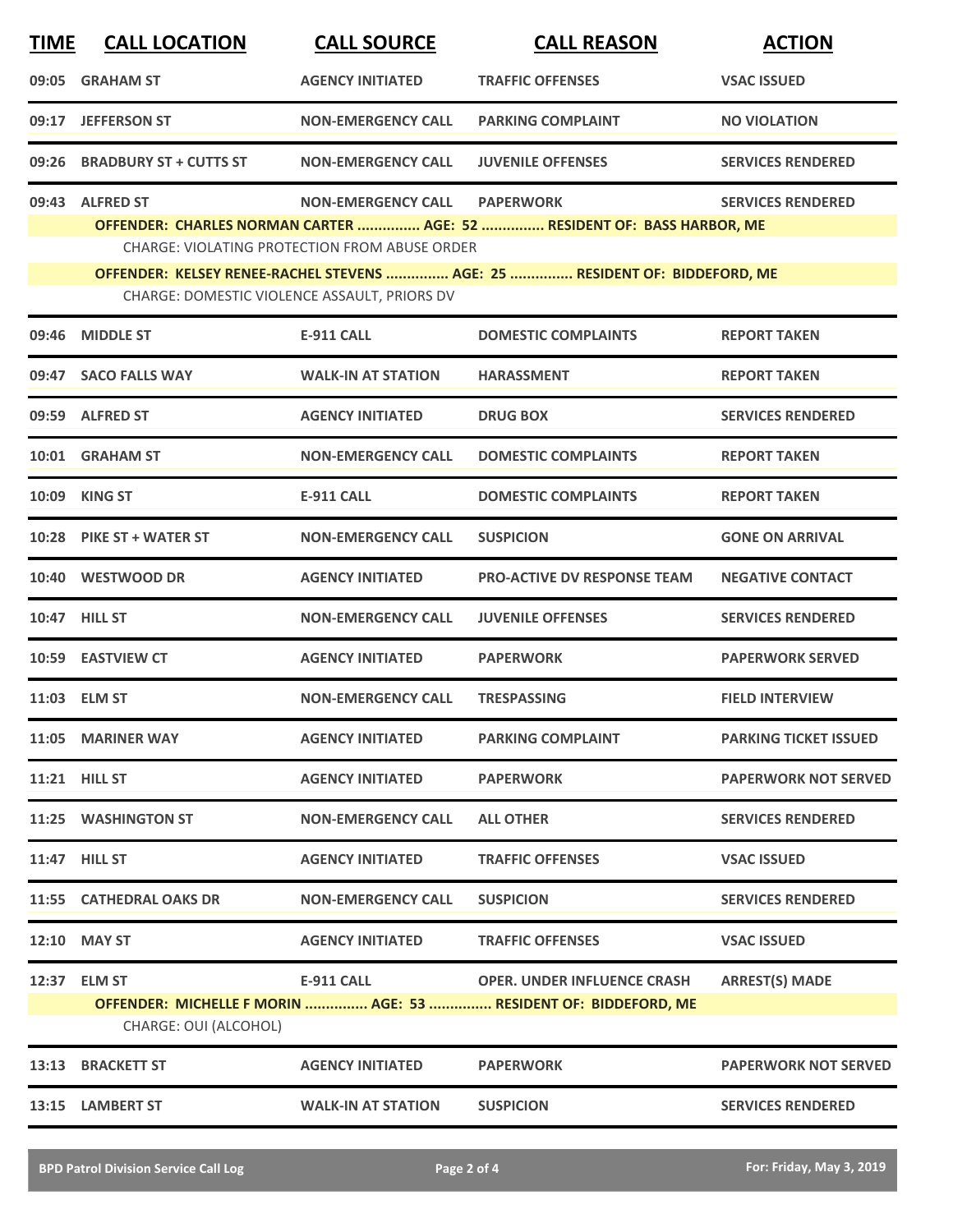| <b>TIME</b> | <b>CALL LOCATION</b>          | <b>CALL SOURCE</b>        | <b>CALL REASON</b>                                                      | <b>ACTION</b>             |
|-------------|-------------------------------|---------------------------|-------------------------------------------------------------------------|---------------------------|
|             | 13:18 ALFRED ST               | <b>WALK-IN AT STATION</b> | <b>PAPERWORK</b>                                                        | <b>PAPERWORK SERVED</b>   |
|             | 13:56 BIRCH ST                | <b>NON-EMERGENCY CALL</b> | <b>THEFT</b>                                                            | <b>SERVICES RENDERED</b>  |
|             | 14:01 ALFRED ST               | <b>NON-EMERGENCY CALL</b> | <b>COURT ORDERED CHECK IN</b>                                           | <b>CALL TRANSFERRED</b>   |
| 14:06       | <b>MAINE TPKE</b>             | <b>AGENCY INITIATED</b>   | <b>WARRANT ARREST</b>                                                   | <b>ARREST(S) MADE</b>     |
|             | <b>CHARGE: WARRANT ARREST</b> |                           | OFFENDER: TAJ MICHAEL MALLORY  AGE: 32  RESIDENT OF: SOUTH PORTLAND, ME |                           |
|             | 14:08 ALFRED ST               | <b>NON-EMERGENCY CALL</b> | <b>PRISONER PROCESS</b>                                                 |                           |
|             | <b>CHARGE: PROBATION HOLD</b> |                           | OFFENDER: APRIL ANN UMBLE  AGE: 40  RESIDENT OF: BIDDEFORD, ME          |                           |
| 14:20       | <b>OLD POOL RD</b>            | <b>AGENCY INITIATED</b>   | <b>ANIMAL COMPLAINT</b>                                                 | <b>NEGATIVE CONTACT</b>   |
| 14:20       | <b>POMERLEAU ST</b>           | <b>E-911 CALL</b>         | 911 MISUSE                                                              | <b>WARNING ISSUED</b>     |
|             | <b>14:59 HILL ST</b>          | <b>E-911 CALL</b>         | 911 MISUSE                                                              | <b>NEGATIVE CONTACT</b>   |
|             | 15:08 HILL ST                 | <b>AGENCY INITIATED</b>   | <b>ANIMAL COMPLAINT</b>                                                 | <b>SERVICES RENDERED</b>  |
| 15:19       | <b>MAPLEWOOD AVE</b>          | <b>WALK-IN AT STATION</b> | <b>HARASSMENT</b>                                                       | <b>UNFOUNDED</b>          |
| 15:20       | <b>GREEN ST</b>               | <b>NON-EMERGENCY CALL</b> | <b>CRIM THREAT / TERRORIZING</b>                                        | <b>SERVICES RENDERED</b>  |
|             | 15:22 SUMMER ST               | <b>NON-EMERGENCY CALL</b> | <b>HARASSMENT</b>                                                       | <b>REPORT TAKEN</b>       |
|             | 15:34 GRANITE ST + HILL ST    | <b>AGENCY INITIATED</b>   | <b>DISABLED VEHICLE</b>                                                 | <b>SERVICES RENDERED</b>  |
|             | <b>16:17 WENTWORTH ST</b>     | <b>NON-EMERGENCY CALL</b> | <b>ASSIST PD AGENCY</b>                                                 | <b>NEGATIVE CONTACT</b>   |
|             | 16:43 UNION ST                | <b>NON-EMERGENCY CALL</b> | <b>FRAUD</b>                                                            | <b>REPORT TAKEN</b>       |
|             | 17:00 LINCOLN ST              | E-911 CALL                | 911 MISUSE                                                              | <b>NO ACTION REQUIRED</b> |
|             | 17:02 SACO FALLS WAY          | <b>NON-EMERGENCY CALL</b> | <b>HARASSMENT</b>                                                       | <b>SERVICES RENDERED</b>  |
|             | 17:23 MILE STRETCH RD         | <b>AGENCY INITIATED</b>   | <b>TRAFFIC OFFENSES</b>                                                 | <b>WARNING ISSUED</b>     |
|             | 17:29 PROSPECT ST             | E-911 CALL                | 911 MISUSE                                                              | <b>NEGATIVE CONTACT</b>   |
|             | 17:30 ELM ST                  | <b>NON-EMERGENCY CALL</b> | <b>CHECK WELFARE</b>                                                    | <b>SERVICES RENDERED</b>  |
|             | 17:35 ALFRED ST               | <b>WALK-IN AT STATION</b> | <b>ASSIST PD AGENCY</b>                                                 | <b>REPORT TAKEN</b>       |
|             | 17:46 BIDDEFORD GATEWAY CTR   | <b>NON-EMERGENCY CALL</b> | <b>PARKING COMPLAINT</b>                                                | <b>SERVICES RENDERED</b>  |
|             | 18:19 COLTON LN               | <b>E-911 CALL</b>         | 911 MISUSE                                                              | <b>NEGATIVE CONTACT</b>   |
|             | 18:22 ALFRED ST               | <b>AGENCY INITIATED</b>   | <b>DOMESTIC COMPLAINTS</b>                                              | <b>REPORT TAKEN</b>       |